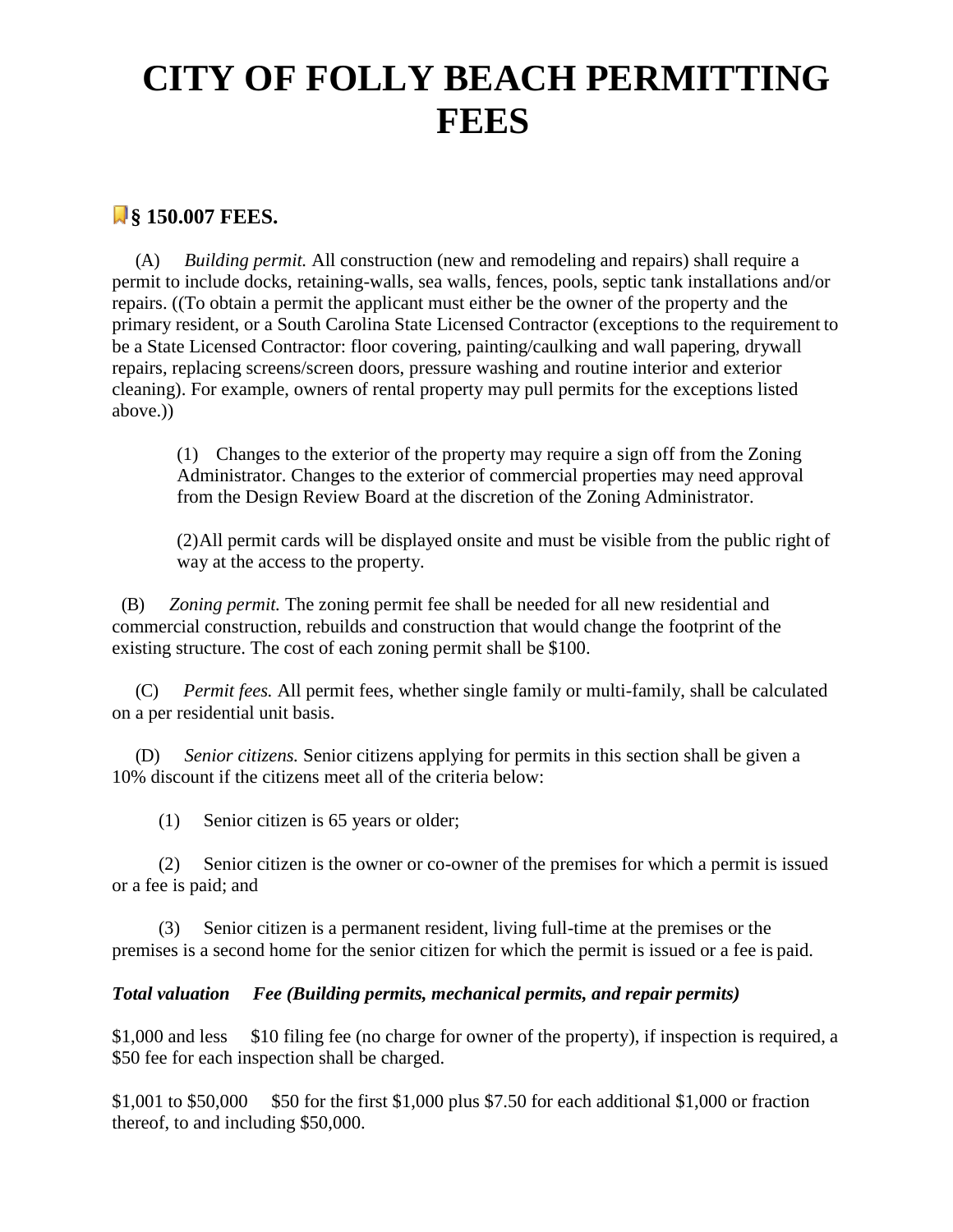\$50,001 to \$100,000 \$370 for the first \$50,000 plus \$6.50 for each additional \$1,000 or fraction thereof, to and including \$100,000.

\$100,001 to \$500,000 \$710 for the first \$100,000 plus \$5.50 for each additional \$1,000 or fraction thereof, to and including \$500,000.

\$500,001 and up \$2,445 for the first \$500,000 plus \$4 for each additional \$1,000 or fraction thereof.

*(E) All other permits.*

(1) The permit fee for electrical installation shall be: 100 AMP: \$30; 200 AMP: \$50. Permit fees for electrical installations over 200 AMP shall be \$25 per 100 AMP. Repairs shall be based on cost of the work and the permit fee shall be on the regular valuation fee schedule as shown above.

(2) The permit fee for plumbing work or repair shall be \$4.50 per fixture.

(3) The permit fee for natural gas work or repairs shall be: gas piping at one location total fees unless additional or replacement work, one to four outlets inclusive \$15, additional outlets at \$3.

(4) Demolition permits.

(a) Permits for the partial or complete demolition of any structure within the city shall be issued only after the age of the structure or portion of the structure proposed to be demolished is established by the following evidence:

1. A certificate of occupancy.

2. A building permit clearly describing the address of the building or addition and, where applicable, the nature of any addition authorized by the permits.

3. A property tax bill or property record card from Charleston County describing the address and nature of improvements to the site.

4. A report from an architect or engineer licensed in the State of South Carolina with an estimated construction date based on materials, styles, building methods or any other relevant criteria.

(b) For the partial or complete demolition of any residential or commercial structure in sound condition constructed less than 50 years prior to the date of application for demolition, the fee shall be \$100.

(c) For the demolition of any residential or commercial structure in sound condition and constructed more than 50 years prior to the date of application for demolition:

1. The fee shall be \$100 for partial demolition of additions made less than 50 years prior to the date of application for demolition provided that the applicant provides documentation of the construction dates of the areas to be demolished.

2. The fee shall be \$5,000 for complete demolition.

(d) The fee for demolition of any of the following structures shall be \$100:

1. Any residential or commercial structure that has been inspected by the Building Official and deemed to be a threat to the safety, health, and welfare of the public.

2. Any residential or commercial structure which has been certified by an architect or engineer licensed in the State of South Carolina to be structurally unsound, non-compliant with current building and fire codes in effect for development within the city, or by virtue of an elevation certificate, has been shown to be non-compliant with the required flood elevation and for which the cost of compliance whether individually or cumulatively exceeds 50% of the appraised value of the structure.

3. Any accessory structure.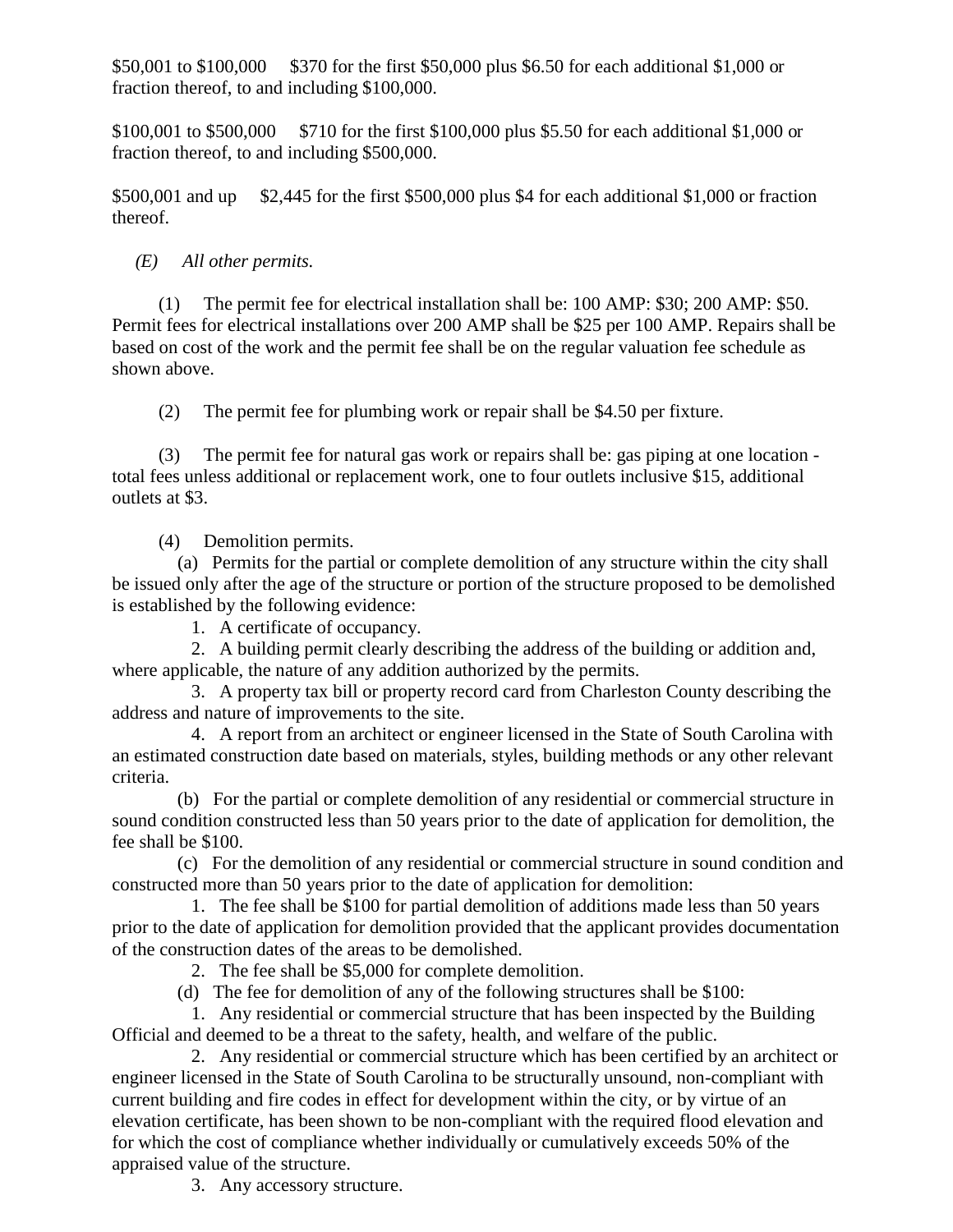(5) For the moving of any building or structure, the fee shall be \$100.

(F) Application Fee.

(1)There shall be an application fee for each building permit as follows:

Under \$1,000 \$10 unless owner of the property \$1,000 to \$5,000 \$50 Over \$5,000 \$100

(G) Additional inspections; fees. When extra inspections are made necessary for reasons of defective work or otherwise through fault or error on the part of the permit holder, or on the part of his or her employees after the notice has been given in writing by the Building Official setting forth the violation, only one extra inspection shall be made under the regular permit fees, and for each and every visit or inspection for which the permit holder or his or her employee is entirely responsible, additional fees shall be charged in accordance with the fee schedule adopted by the City Council.

(H) Plan review fees. There shall be a plan review charge on all construction over \$1,000 of 50% of the permit fee.

(I) Flood Plain Management fees. There shall be 1% FPMF charged on all new construction or substantial improvement (over 50% of the value of the structure) not to exceed \$50.